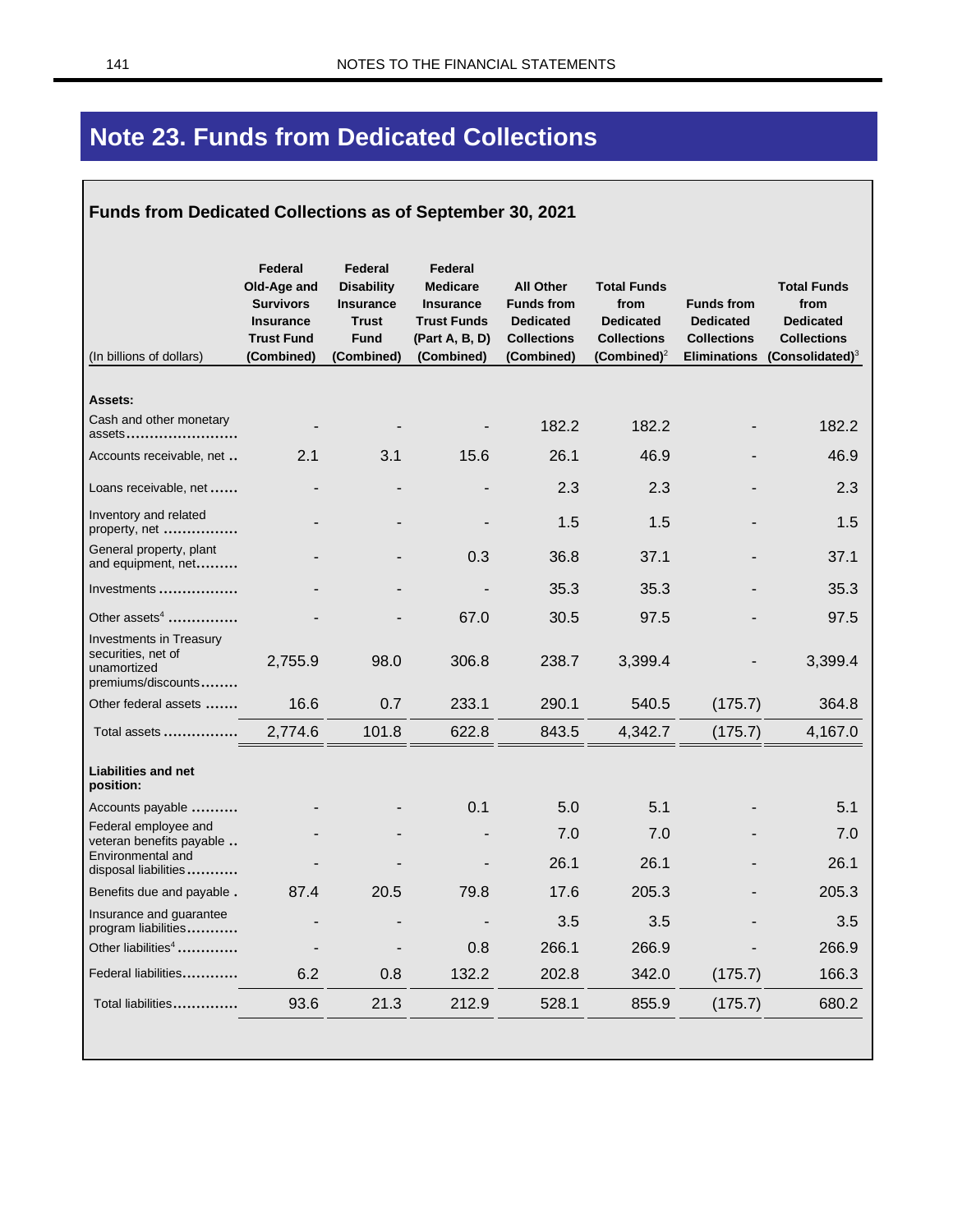Г

| Funds from Dedicated Collections as of September 30, 2021, continued <sup>1</sup> |                                                                                                   |                                                                                               |                                                                                                      |                                                                                               |                                                                                         |                                                                                    |                                                                                            |  |
|-----------------------------------------------------------------------------------|---------------------------------------------------------------------------------------------------|-----------------------------------------------------------------------------------------------|------------------------------------------------------------------------------------------------------|-----------------------------------------------------------------------------------------------|-----------------------------------------------------------------------------------------|------------------------------------------------------------------------------------|--------------------------------------------------------------------------------------------|--|
| (In billions of dollars)                                                          | Federal<br>Old-Age and<br><b>Survivors</b><br><b>Insurance</b><br><b>Trust Fund</b><br>(Combined) | Federal<br><b>Disability</b><br><b>Insurance</b><br><b>Trust</b><br><b>Fund</b><br>(Combined) | Federal<br><b>Medicare</b><br><b>Insurance</b><br><b>Trust Funds</b><br>(Part A, B, D)<br>(Combined) | <b>All Other</b><br><b>Funds from</b><br><b>Dedicated</b><br><b>Collections</b><br>(Combined) | <b>Total Funds</b><br>from<br><b>Dedicated</b><br><b>Collections</b><br>(Combined) $^2$ | <b>Funds from</b><br><b>Dedicated</b><br><b>Collections</b><br><b>Eliminations</b> | <b>Total Funds</b><br>from<br><b>Dedicated</b><br><b>Collections</b><br>(Consolidated) $3$ |  |
| Net position:                                                                     |                                                                                                   |                                                                                               |                                                                                                      |                                                                                               |                                                                                         |                                                                                    |                                                                                            |  |
| Total net position                                                                | 2,681.0                                                                                           | 80.5                                                                                          | 409.9                                                                                                | 315.4                                                                                         | 3,486.8                                                                                 |                                                                                    | 3,486.8                                                                                    |  |
| Total liabilities and net<br>position                                             | 2,774.6                                                                                           | 101.8                                                                                         | 622.8                                                                                                | 843.5                                                                                         | 4,342.7                                                                                 | (175.7)                                                                            | 4,167.0                                                                                    |  |
| Change in net position:                                                           |                                                                                                   |                                                                                               |                                                                                                      |                                                                                               |                                                                                         |                                                                                    |                                                                                            |  |
| Net position, beginning of<br>period                                              | 2,741.0                                                                                           | 78.6                                                                                          | 364.9                                                                                                | 289.9                                                                                         | 3,474.4                                                                                 |                                                                                    | 3,474.4                                                                                    |  |
| Adjustments to beginning<br>net position                                          |                                                                                                   |                                                                                               |                                                                                                      |                                                                                               |                                                                                         |                                                                                    |                                                                                            |  |
| Beginning net position,<br>adjusted                                               | 2,741.0                                                                                           | 78.6                                                                                          | 364.9                                                                                                | 289.9                                                                                         | 3,474.4                                                                                 |                                                                                    | 3,474.4                                                                                    |  |
| Individual income taxes<br>and tax withholdings                                   | 831.1                                                                                             | 141.2                                                                                         | 302.0                                                                                                |                                                                                               | 1,274.3                                                                                 |                                                                                    | 1,274.3                                                                                    |  |
| Other taxes and<br>miscellaneous earned<br>revenue                                |                                                                                                   |                                                                                               | (0.8)                                                                                                | 124.6                                                                                         | 123.8                                                                                   |                                                                                    | 123.8                                                                                      |  |
| Other changes in fund<br>balance (e.g.,<br>appropriations, transfers)             | 26.8                                                                                              | (1.9)                                                                                         | 468.5                                                                                                | 200.3                                                                                         | 693.7                                                                                   |                                                                                    | 693.7                                                                                      |  |
| Federal non-exchange<br>revenue                                                   | 69.0                                                                                              | 2.7                                                                                           | 6.1                                                                                                  | 28.3                                                                                          | 106.1                                                                                   |                                                                                    | 106.1                                                                                      |  |
| Total financing sources                                                           | 926.9                                                                                             | 142.0                                                                                         | 775.8                                                                                                | 353.2                                                                                         | 2,197.9                                                                                 |                                                                                    | 2,197.9                                                                                    |  |
| Program gross costs and<br>non-program expenses                                   | 986.9                                                                                             | 140.1                                                                                         | 853.4                                                                                                | 402.9                                                                                         | 2,383.3                                                                                 | (1.5)                                                                              | 2,381.8                                                                                    |  |
| Less: program revenue                                                             |                                                                                                   |                                                                                               | (122.6)                                                                                              | (75.2)                                                                                        | (197.8)                                                                                 | 1.5                                                                                | (196.3)                                                                                    |  |
| Net cost                                                                          | 986.9                                                                                             | 140.1                                                                                         | 730.8                                                                                                | 327.7                                                                                         | 2,185.5                                                                                 |                                                                                    | 2,185.5                                                                                    |  |
| Ending net position                                                               | 2,681.0                                                                                           | 80.5                                                                                          | 409.9                                                                                                | 315.4                                                                                         | 3,486.8                                                                                 |                                                                                    | 3,486.8                                                                                    |  |

<sup>1</sup>By law, certain expenses (costs), revenues, and other financing sources related to the administration of the above funds are not charged to the funds and are therefore financed and/or credited to other sources.

<sup>2</sup>The combined presentation does not eliminate intra-entity balances or transactions between funds from dedicated collections held by the entity.

<sup>3</sup>The consolidated dedicated collections presentation eliminates balances and transactions between funds from dedicated collections held by the entity, but does not eliminate balances or transactions between funds from dedicated collections and funds from other than dedicated collections.

<sup>4</sup>Other assets and other liabilities include multiple line items on the Balance Sheet.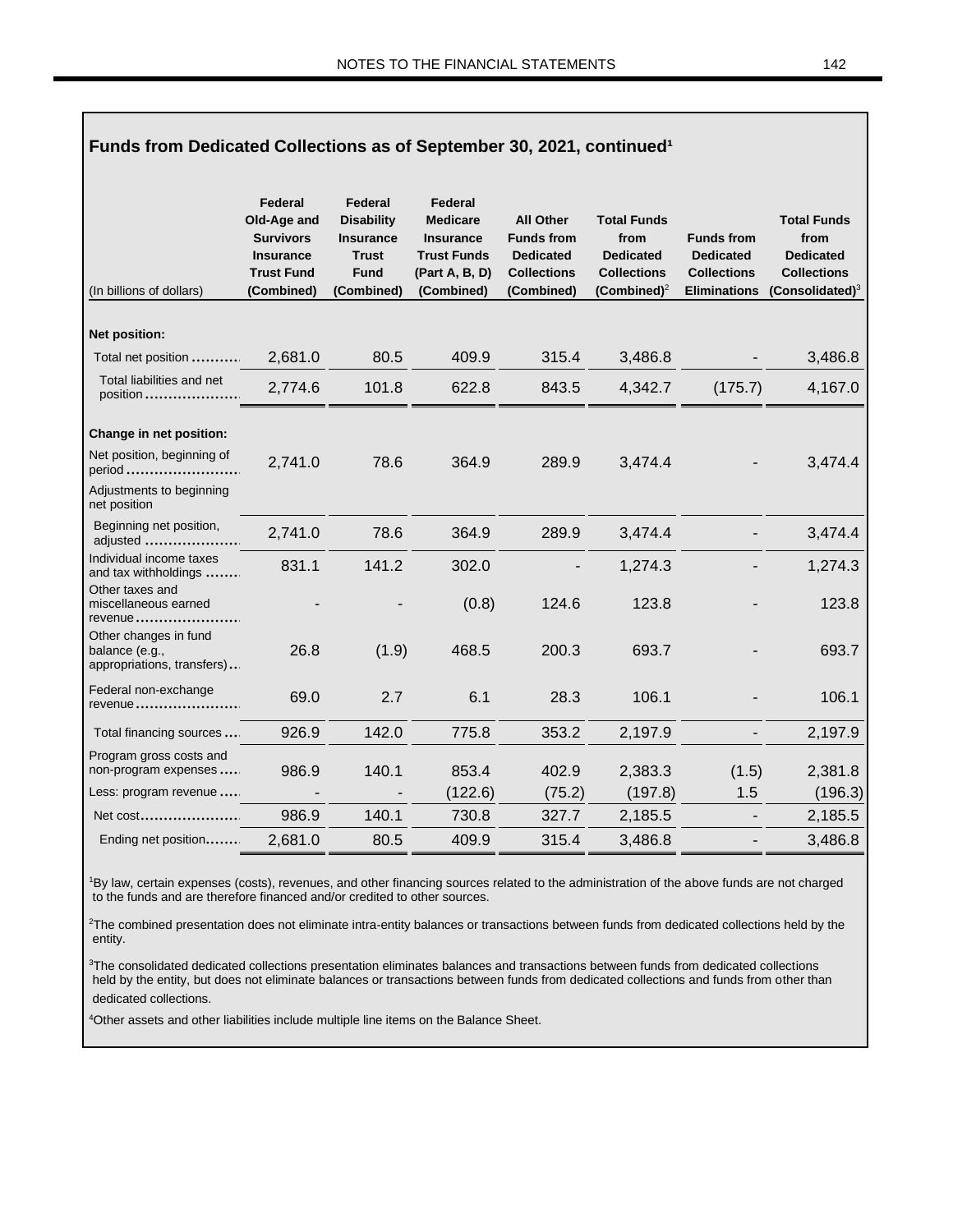| Funds from Dedicated Collections as of September 30, 2020                          |                                                                                                   |                                                                                               |                                                                                                      |                                                                                               |                                                                                         |                                                                                    |                                                                                            |  |  |  |
|------------------------------------------------------------------------------------|---------------------------------------------------------------------------------------------------|-----------------------------------------------------------------------------------------------|------------------------------------------------------------------------------------------------------|-----------------------------------------------------------------------------------------------|-----------------------------------------------------------------------------------------|------------------------------------------------------------------------------------|--------------------------------------------------------------------------------------------|--|--|--|
| (In billions of dollars)                                                           | Federal<br>Old-Age and<br><b>Survivors</b><br><b>Insurance</b><br><b>Trust Fund</b><br>(Combined) | Federal<br><b>Disability</b><br><b>Insurance</b><br><b>Trust</b><br><b>Fund</b><br>(Combined) | Federal<br><b>Medicare</b><br><b>Insurance</b><br><b>Trust Funds</b><br>(Part A, B, D)<br>(Combined) | <b>All Other</b><br><b>Funds from</b><br><b>Dedicated</b><br><b>Collections</b><br>(Combined) | <b>Total Funds</b><br>from<br><b>Dedicated</b><br><b>Collections</b><br>(Combined) $^2$ | <b>Funds from</b><br><b>Dedicated</b><br><b>Collections</b><br><b>Eliminations</b> | <b>Total Funds</b><br>from<br><b>Dedicated</b><br><b>Collections</b><br>$(Consolidated)^3$ |  |  |  |
| Assets:                                                                            |                                                                                                   |                                                                                               |                                                                                                      |                                                                                               |                                                                                         |                                                                                    |                                                                                            |  |  |  |
| Cash and other monetary<br>assets                                                  |                                                                                                   |                                                                                               |                                                                                                      | 69.9                                                                                          | 69.9                                                                                    |                                                                                    | 69.9                                                                                       |  |  |  |
| Accounts receivable, net                                                           | 2.1                                                                                               | 3.3                                                                                           | 12.3                                                                                                 | 22.4                                                                                          | 40.1                                                                                    |                                                                                    | 40.1                                                                                       |  |  |  |
| Loans receivable, net                                                              |                                                                                                   |                                                                                               |                                                                                                      | 2.7                                                                                           | 2.7                                                                                     |                                                                                    | 2.7                                                                                        |  |  |  |
| Inventory and related<br>property, net                                             |                                                                                                   |                                                                                               |                                                                                                      | 1.6                                                                                           | 1.6                                                                                     |                                                                                    | 1.6                                                                                        |  |  |  |
| General property, plant<br>and equipment, net                                      |                                                                                                   |                                                                                               | 0.2                                                                                                  | 35.5                                                                                          | 35.7                                                                                    |                                                                                    | 35.7                                                                                       |  |  |  |
| Investments                                                                        |                                                                                                   |                                                                                               |                                                                                                      | 41.9                                                                                          | 41.9                                                                                    |                                                                                    | 41.9                                                                                       |  |  |  |
| Other assets <sup>4</sup>                                                          |                                                                                                   |                                                                                               | 103.6                                                                                                | 28.0                                                                                          | 131.6                                                                                   |                                                                                    | 131.6                                                                                      |  |  |  |
| Investments in Treasury<br>securities, net of<br>unamortized<br>premiums/discounts | 2,811.2                                                                                           | 97.2                                                                                          | 221.2                                                                                                | 197.9                                                                                         | 3,327.5                                                                                 |                                                                                    | 3,327.5                                                                                    |  |  |  |
| Other federal assets                                                               | 17.7                                                                                              | 0.5                                                                                           | 183.5                                                                                                | 272.0                                                                                         | 473.7                                                                                   | (159.9)                                                                            | 313.8                                                                                      |  |  |  |
| Total assets                                                                       | 2,831.0                                                                                           | 101.0                                                                                         | 520.8                                                                                                | 671.9                                                                                         | 4,124.7                                                                                 | (159.9)                                                                            | 3,964.8                                                                                    |  |  |  |
| <b>Liabilities and net</b><br>position:                                            |                                                                                                   |                                                                                               |                                                                                                      |                                                                                               |                                                                                         |                                                                                    |                                                                                            |  |  |  |
| Accounts payable                                                                   |                                                                                                   |                                                                                               | 0.1                                                                                                  | 6.8                                                                                           | 6.9                                                                                     |                                                                                    | 6.9                                                                                        |  |  |  |
| Federal employee and<br>veteran benefits payable                                   |                                                                                                   |                                                                                               |                                                                                                      | 2.8                                                                                           | 2.8                                                                                     |                                                                                    | 2.8                                                                                        |  |  |  |
| Environmental and<br>disposal liabilities                                          |                                                                                                   |                                                                                               |                                                                                                      | 25.9                                                                                          | 25.9                                                                                    |                                                                                    | 25.9                                                                                       |  |  |  |
| Benefits due and payable.                                                          | 83.7                                                                                              | 21.4                                                                                          | 70.1                                                                                                 | 13.5                                                                                          | 188.7                                                                                   |                                                                                    | 188.7                                                                                      |  |  |  |
| Insurance and guarantee<br>program liabilities                                     |                                                                                                   |                                                                                               |                                                                                                      | 9.0                                                                                           | 9.0                                                                                     |                                                                                    | 9.0                                                                                        |  |  |  |
| Other liabilities <sup>4</sup>                                                     |                                                                                                   |                                                                                               | 0.5                                                                                                  | 152.2                                                                                         | 152.7                                                                                   |                                                                                    | 152.7                                                                                      |  |  |  |
| Federal liabilities                                                                | 6.3                                                                                               | 1.0                                                                                           | 85.2                                                                                                 | 171.8                                                                                         | 264.3                                                                                   | (159.9)                                                                            | 104.4                                                                                      |  |  |  |
| Total liabilities                                                                  | 90.0                                                                                              | 22.4                                                                                          | 155.9                                                                                                | 382.0                                                                                         | 650.3                                                                                   | (159.9)                                                                            | 490.4                                                                                      |  |  |  |
|                                                                                    |                                                                                                   |                                                                                               |                                                                                                      |                                                                                               |                                                                                         |                                                                                    |                                                                                            |  |  |  |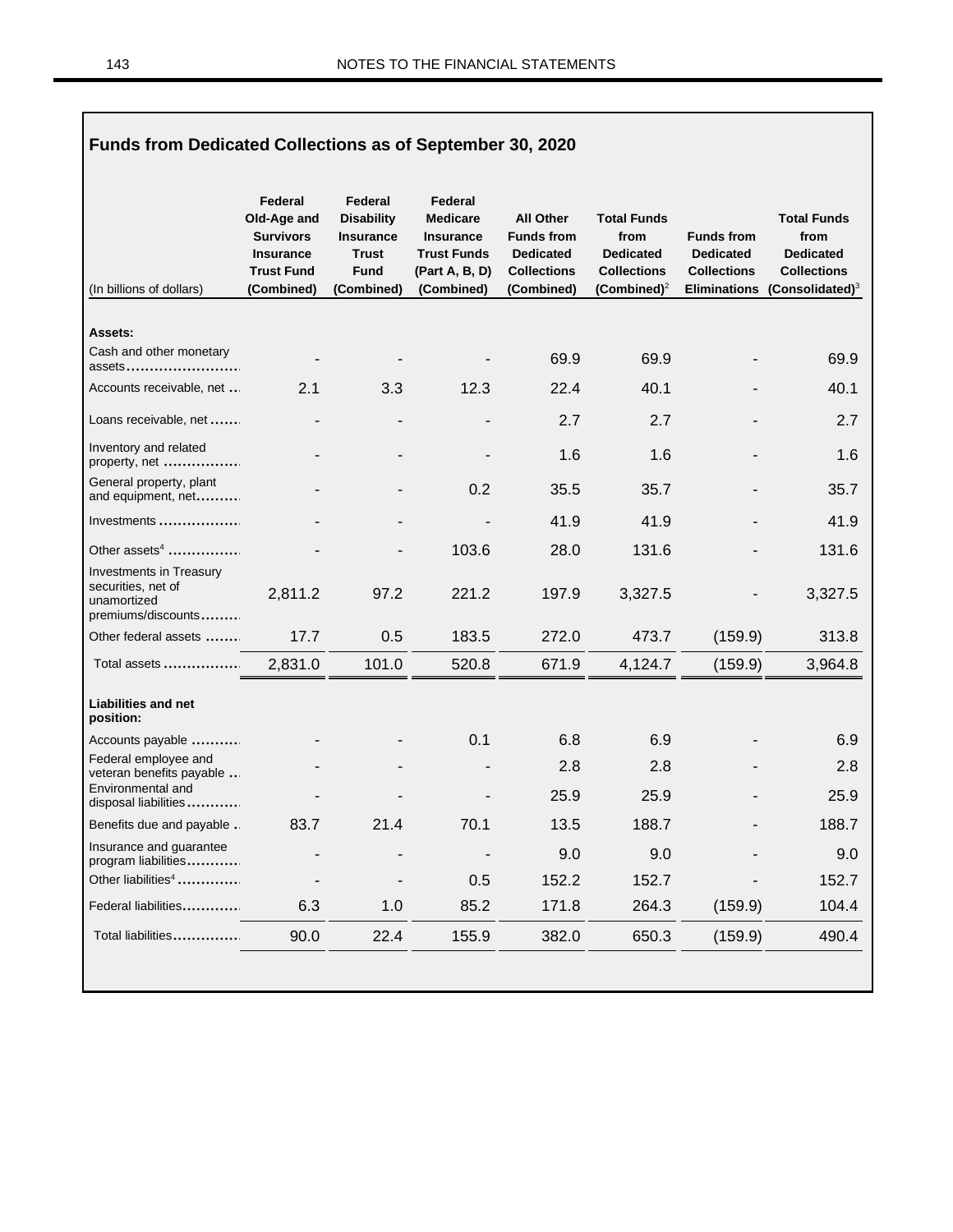Г

| Funds from Dedicated Collections as of September 30, 2020, continued <sup>1</sup> |                                                                                                   |                                                                                               |                                                                                                      |                                                                                               |                                                                                         |                                                                                    |                                                                                            |  |
|-----------------------------------------------------------------------------------|---------------------------------------------------------------------------------------------------|-----------------------------------------------------------------------------------------------|------------------------------------------------------------------------------------------------------|-----------------------------------------------------------------------------------------------|-----------------------------------------------------------------------------------------|------------------------------------------------------------------------------------|--------------------------------------------------------------------------------------------|--|
| (In billions of dollars)                                                          | Federal<br>Old-Age and<br><b>Survivors</b><br><b>Insurance</b><br><b>Trust Fund</b><br>(Combined) | Federal<br><b>Disability</b><br><b>Insurance</b><br><b>Trust</b><br><b>Fund</b><br>(Combined) | Federal<br><b>Medicare</b><br><b>Insurance</b><br><b>Trust Funds</b><br>(Part A, B, D)<br>(Combined) | <b>All Other</b><br><b>Funds from</b><br><b>Dedicated</b><br><b>Collections</b><br>(Combined) | <b>Total Funds</b><br>from<br><b>Dedicated</b><br><b>Collections</b><br>(Combined) $^2$ | <b>Funds from</b><br><b>Dedicated</b><br><b>Collections</b><br><b>Eliminations</b> | <b>Total Funds</b><br>from<br><b>Dedicated</b><br><b>Collections</b><br>(Consolidated) $3$ |  |
| Net position:                                                                     |                                                                                                   |                                                                                               |                                                                                                      |                                                                                               |                                                                                         |                                                                                    |                                                                                            |  |
| Total net position                                                                | 2,741.0                                                                                           | 78.6                                                                                          | 364.9                                                                                                | 289.9                                                                                         | 3,474.4                                                                                 |                                                                                    | 3,474.4                                                                                    |  |
| Total liabilities and net<br>position                                             | 2,831.0                                                                                           | 101.0                                                                                         | 520.8                                                                                                | 671.9                                                                                         | 4,124.7                                                                                 | (159.9)                                                                            | 3,964.8                                                                                    |  |
| Change in net position:                                                           |                                                                                                   |                                                                                               |                                                                                                      |                                                                                               |                                                                                         |                                                                                    |                                                                                            |  |
| Net position, beginning of<br>period                                              | 2,740.2                                                                                           | 78.6                                                                                          | 297.9                                                                                                | 387.9                                                                                         | 3,504.6                                                                                 | 12.5                                                                               | 3,517.1                                                                                    |  |
| Adjustments to beginning<br>net position                                          |                                                                                                   |                                                                                               |                                                                                                      |                                                                                               |                                                                                         |                                                                                    |                                                                                            |  |
| Changes in accounting<br>principle                                                |                                                                                                   |                                                                                               |                                                                                                      |                                                                                               |                                                                                         | (12.5)                                                                             | (12.5)                                                                                     |  |
| Beginning net position,<br>adjusted                                               | 2,740.2                                                                                           | 78.6                                                                                          | 297.9                                                                                                | 387.9                                                                                         | 3,504.6                                                                                 |                                                                                    | 3,504.6                                                                                    |  |
| Individual income taxes<br>and tax withholdings                                   | 841.7                                                                                             | 142.9                                                                                         | 299.1                                                                                                | 0.1                                                                                           | 1,283.8                                                                                 |                                                                                    | 1,283.8                                                                                    |  |
| Other taxes and<br>miscellaneous earned<br>revenue                                |                                                                                                   | 0.1                                                                                           | (1.3)                                                                                                | 107.0                                                                                         | 105.8                                                                                   |                                                                                    | 105.8                                                                                      |  |
| Other changes in fund<br>balance (e.g.,<br>appropriations, transfers)             | 29.5                                                                                              | (1.0)                                                                                         | 429.6                                                                                                | 98.0                                                                                          | 556.1                                                                                   | (0.5)                                                                              | 555.6                                                                                      |  |
| Federal non-exchange<br>revenue                                                   | 74.6                                                                                              | 2.8                                                                                           | 2.1                                                                                                  | 28.2                                                                                          | 107.7                                                                                   |                                                                                    | 107.7                                                                                      |  |
| Total financing sources                                                           | 945.8                                                                                             | 144.8                                                                                         | 729.5                                                                                                | 233.3                                                                                         | 2,053.4                                                                                 | (0.5)                                                                              | 2,052.9                                                                                    |  |
| Program gross costs and<br>non-program expenses                                   | 945.0                                                                                             | 144.8                                                                                         | 779.8                                                                                                | 392.5                                                                                         | 2,262.1                                                                                 | 0.4                                                                                | 2,262.5                                                                                    |  |
| Less: program revenue                                                             |                                                                                                   |                                                                                               | 117.3                                                                                                | 61.2                                                                                          | 178.5                                                                                   | 0.9                                                                                | 179.4                                                                                      |  |
| Net cost                                                                          | 945.0                                                                                             | 144.8                                                                                         | 662.5                                                                                                | 331.3                                                                                         | 2,083.6                                                                                 | (0.5)                                                                              | 2,083.1                                                                                    |  |
| Ending net position                                                               | 2,741.0                                                                                           | 78.6                                                                                          | 364.9                                                                                                | 289.9                                                                                         | 3,474.4                                                                                 | ÷,                                                                                 | 3,474.4                                                                                    |  |

<sup>1</sup>By law, certain expenses (costs), revenues, and other financing sources related to the administration of the above funds are not charged to the funds and are therefore financed and/or credited to other sources.

<sup>2</sup>The combined presentation does not eliminate intra-entity balances or transactions between funds from dedicated collections held by the entity.

<sup>3</sup>The consolidated dedicated collections presentation eliminates balances and transactions between funds from dedicated collections held by the entity, but does not eliminate balances or transactions between funds from dedicated collections and funds from other than dedicated collections.

<sup>4</sup>Other assets and other liabilities include multiple line items on the Balance Sheet.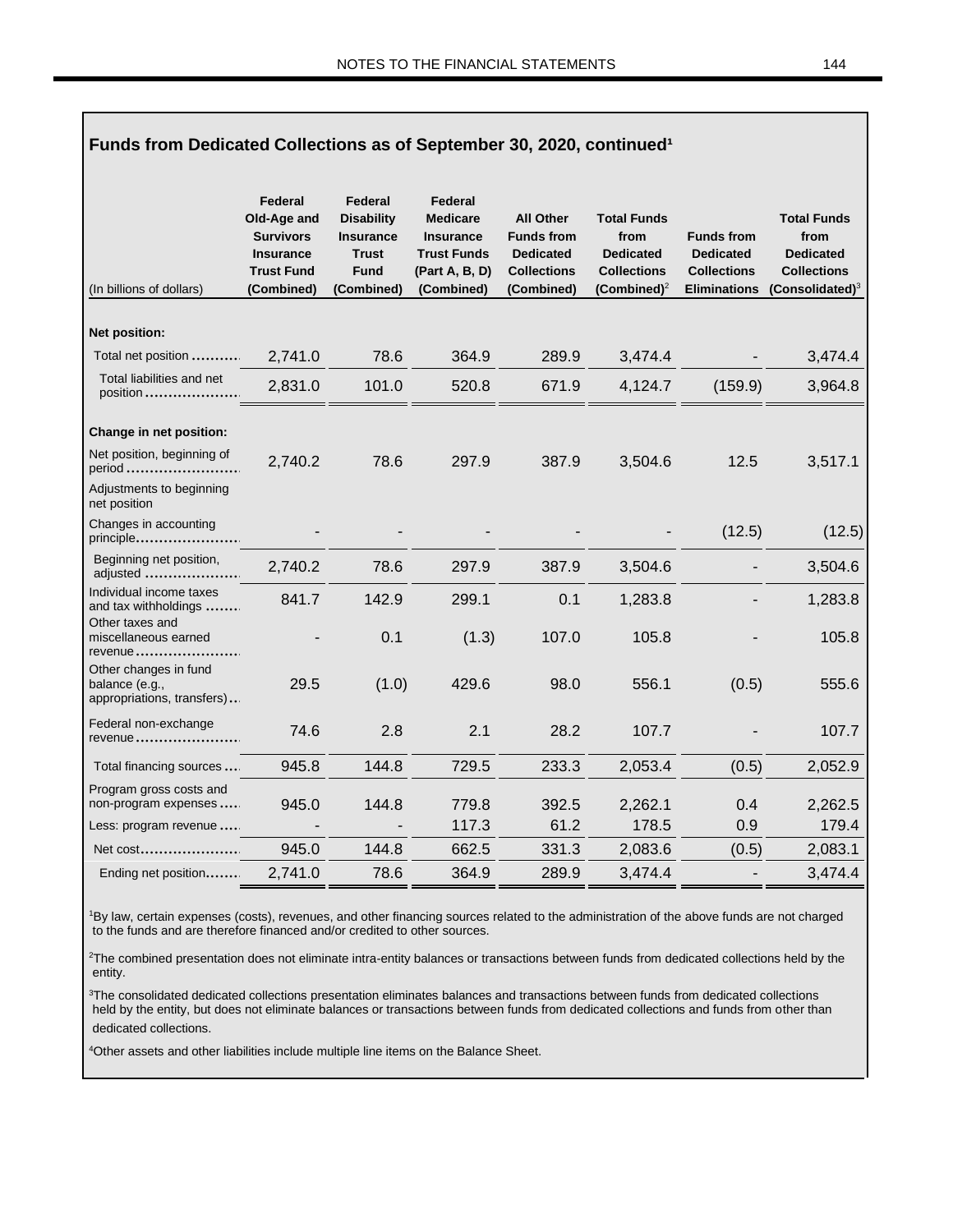Generally, funds from dedicated collections are financed by specifically identified revenues, often supplemented by other financing sources, provided to the government by non-federal sources, which remain available over time. These specifically identified revenues and other financing sources are required by statute to be used for designated activities, benefits, or purposes and must be accounted for separately from the government's general revenues. Funds from dedicated collections generally include trust funds, public enterprise revolving funds (not including credit reform financing funds), and special funds. Funds from dedicated collections specifically exclude any fund established to account for pensions, ORB, OPEB, or other benefits provided for federal employees (civilian and military). In the federal budget, the term "trust fund" means only that the law requires a particular fund to be accounted for separately, used only for a specified purpose, and designated as a trust fund. A change in law may change the future receipts and the terms under which the fund's resources are spent. In the private sector, trust fund refers to funds of one party held and managed by a second party (the trustee) in a fiduciary capacity. The activity of funds from dedicated collections differs from fiduciary activities primarily in that assets within funds from dedicated collections are government-owned. For additional information related to fiduciary activities, see Note 24—Fiduciary Activities.

Public enterprise revolving funds include expenditure accounts authorized by law to be credited with offsetting collections, mostly from the public, that are generated by and dedicated to finance a continuing cycle of business-type operations. Some of the financing for these funds may be from appropriations.

Special funds are federal funds dedicated by law for a specific purpose. Special funds include the special fund receipt account and the special fund expenditure account.

Total assets represent the unexpended balance from all sources of receipts and amounts due to the funds from dedicated collections, regardless of source, including related governmental transactions. These are transactions between two different entities within the government or intradepartmental (for example, monies received by one entity of the government from another entity of the government).

The federal assets are comprised of fund balances with Treasury, investments in Treasury securities—including unamortized amounts, and other assets that include the related accrued interest receivable on federal investments. These amounts were excluded in preparing the principal financial statements. The non-federal assets include activity with individuals and organizations outside of the government.

Most of the assets within funds from dedicated collections are invested in intra-governmental debt holdings. The government does not set aside assets to pay future benefits or other expenditures associated with funds from dedicated collections. The cash receipts collected from the public for funds from dedicated collections are deposited in the General Fund, which uses the cash for general government purposes. Treasury securities are issued to federal entities as evidence of its receipts. Treasury securities are an asset to the federal entities and a liability to Treasury and, therefore, they do not represent an asset or a liability in the *Financial Report*. These securities require redemption if a fund's disbursements exceeds its receipts. Redeeming these securities will increase the government's financing needs and require more borrowing from the public (or less repayment of debt), or will result in higher taxes than otherwise would have been needed, or less spending on other programs than otherwise would have occurred, or some combination thereof. See Note 13—Federal Debt and Interest Payable for additional information related to the investments in federal debt securities.

Below is a description of the major funds from dedicated collections, which also identifies the government entities that administer each particular fund. For additional information regarding funds from dedicated collections, please refer to the financial statements of the corresponding administering entities. For additional information on the benefits due and payable liability associated with certain funds from dedicated collections, see Note 16—Benefits Due and Payable.

#### **Federal Old-Age and Survivors Insurance Trust Fund**

The OASI Trust Fund, administered by SSA, provides retirement and survivors benefits to qualified workers and their families.

Payroll and self-employment taxes primarily fund the OASI Trust Fund. Interest earnings on Treasury securities, federal entities' payments for the Social Security benefits earned by military and federal civilian employees, and Treasury payments for a portion of income taxes collected on Social Security benefits provide the fund with additional income. The law establishing the OASI Trust Fund and authorizing the depositing of amounts to the credit of the fund is set forth in 42 U.S.C. § 401.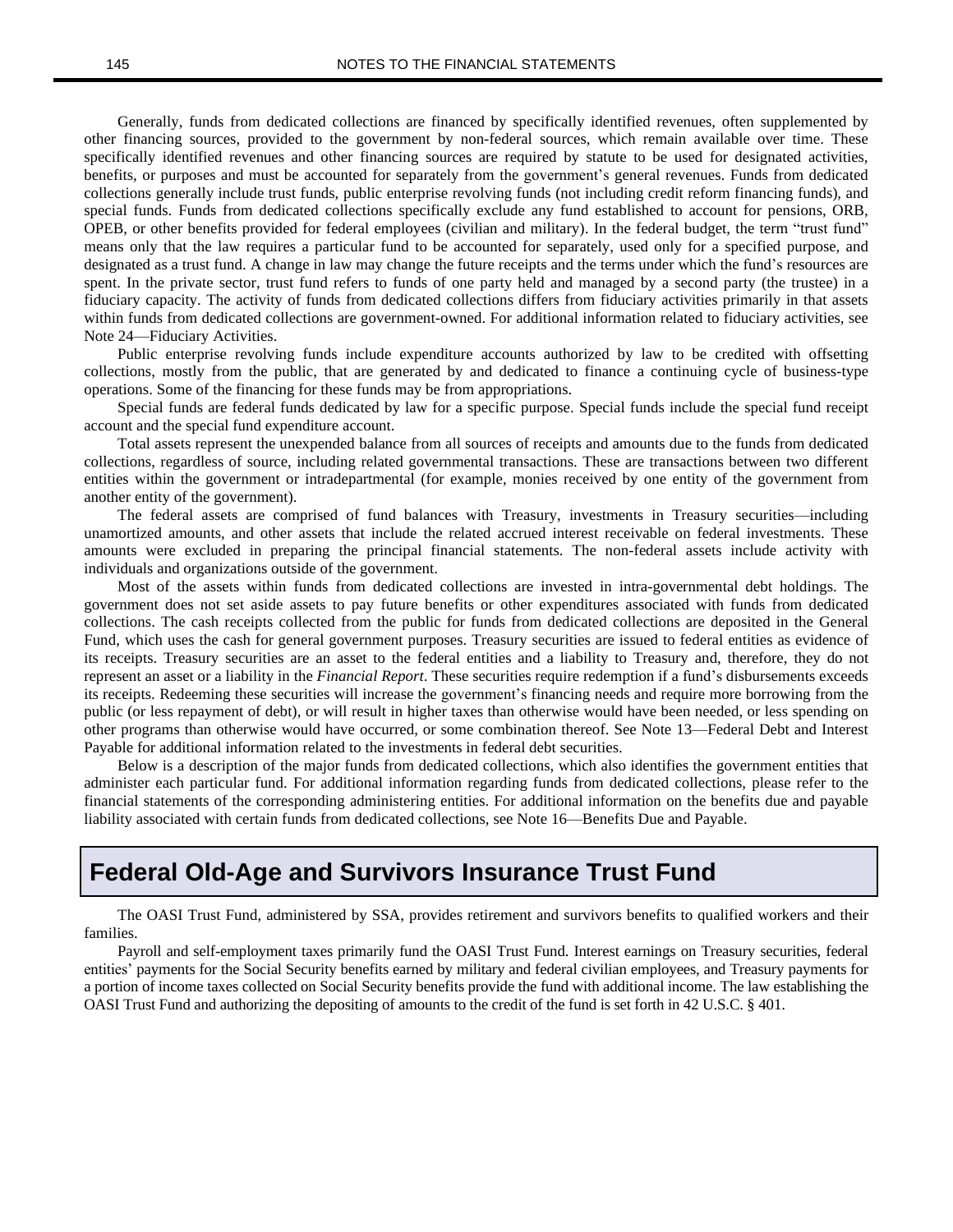#### **Federal Disability Insurance Trust Fund**

The DI Trust Fund, administered by SSA, provides assistance and protection against the loss of earnings due to a wage earner's disability in form of monetary payments.

Like the OASI Trust Fund, payroll taxes primarily fund the DI Trust Fund. The fund also receives income from interest earnings on Treasury securities, federal entities' payments for the Social Security benefits earned by military and federal civilian employees, and Treasury payments for a portion of income taxes collected on Social Security benefits. The law establishing the DI Trust Fund and authorizing the depositing of amounts to the credit of the fund is set forth in 42 U.S.C. § 401.

## **Federal Medicare Insurance Trust Funds (Medicare Parts A, B and D)**

The HI Trust Fund, administered by HHS, finances Medicare Part A. This program funds the cost of inpatient hospital and related care for individuals age 65 or older who meet certain insured status requirements and individuals younger than age 65 with certain disabilities.

The HI Trust Fund is financed primarily by payroll taxes, including those paid by federal entities. It also receives income from interest earnings on Treasury securities, a portion of income taxes collected on Social Security benefits, premiums paid by, or on behalf of, aged uninsured beneficiaries, and receipts from fraud and abuse control activities. Section 1817 of the *Social Security Act* established the Medicare Hospital Trust Fund.

The SMI Trust Fund, administered by HHS, finances the Medicare Part B and the Medicare Prescription Drug Benefit Program (Medicare Part D). These programs provide SMI benefits for enrolled eligible participants to cover physician and outpatient services not covered by Medicare Part A and to obtain qualified prescription drug coverage, respectively. Medicare Part B financing is not based on payroll taxes; it is primarily based on monthly premiums, income from the General Fund, and interest earnings on Treasury securities. The Medicare SMI Trust Fund was established by Section 1841 of the *Social Security Act*.

Medicare Part D was created by the *Medicare Modernization Act of 2003* (P.L. 108-173). Medicare Part D financing is similar to Part B; it is primarily based on monthly premiums and income from the General Fund, not on payroll taxes. The fund also receives transfers from states.

### **All Other Funds from Dedicated Collections**

The government is responsible for the management of numerous funds from dedicated collections that serve a wide variety of purposes. The funds from dedicated collections presented on an individual basis in the above tables represent the majority of the government's net position attributable to funds from dedicated collections. All other activity attributable to funds from dedicated collections is aggregated in accordance with SFFAS No. 27, *Identifying and Reporting Funds from Dedicated Collections,* as amended by SFFAS No. 43, *Funds from Dedicated Collections: Amending Statement of Federal Financial Accounting Standards 27, Identifying and Reporting Earmarked Funds*. The majority entities with funds from dedicated collections within the "all other" aggregate, include the following:

| $\bullet$ DOT      | $\bullet$ | <b>RRB</b>    |
|--------------------|-----------|---------------|
| $\bullet$ DOC      |           | $\bullet$ DOE |
| $\bullet$ DOI      |           | $\bullet$ HUD |
| $\bullet$ Treasury |           | DOJ.          |

• DOD

In accordance with SFFAS No. 43, any funds established to account for pension, other retirement, or OPEB to civilian or military personnel are excluded from the reporting requirements related to funds from dedicated collections.

The U.S. government elected to implement a change in accounting principle in FY 2020. SFFAS No. 27 allows disclosure of funds from dedicated collections amounts to be shown combined or consolidated. In FY 2019 the funds from dedicated collections disclosure used the combined method. In FY 2020 funds from dedicated collections amounts are

- 
- 
-